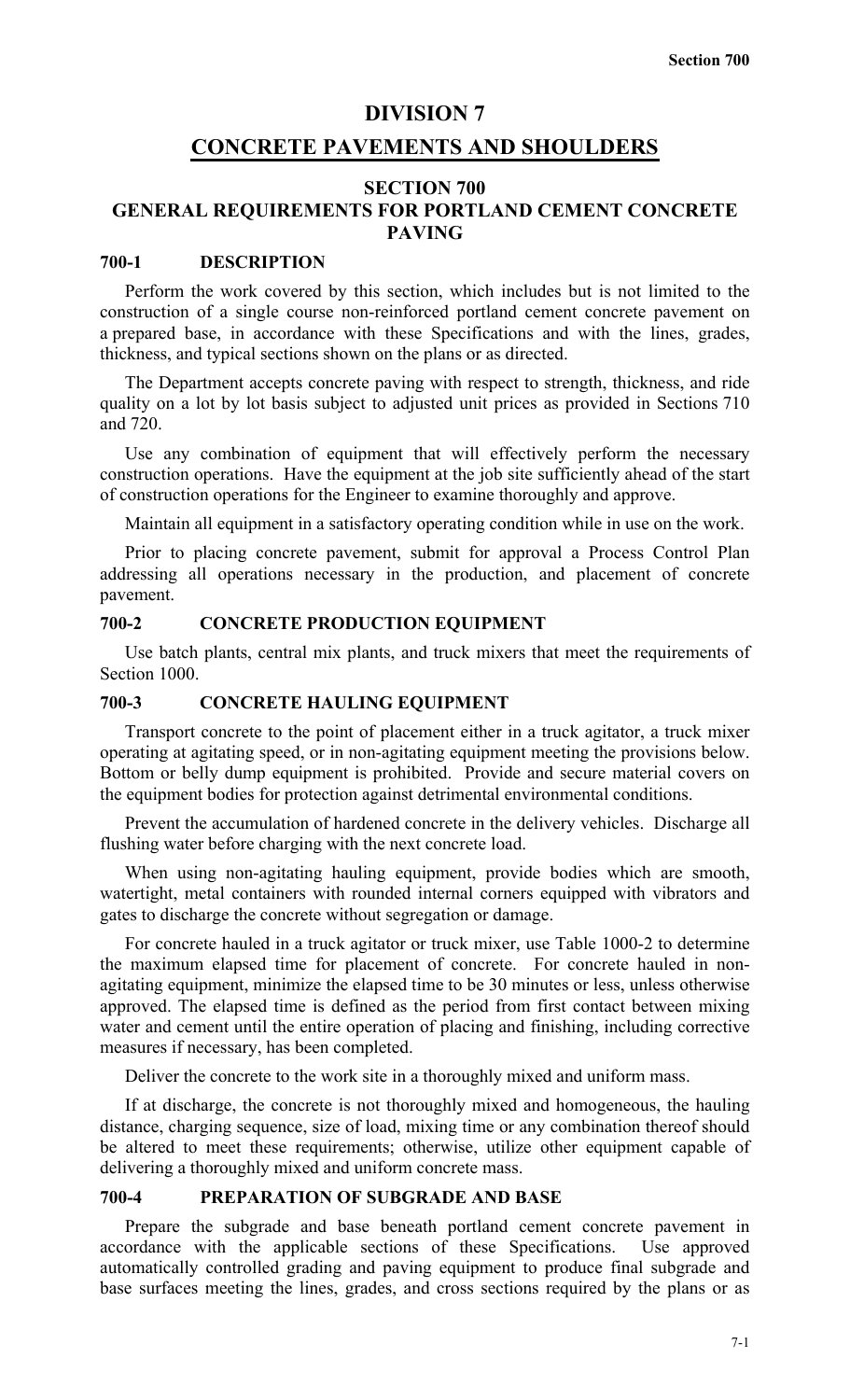directed. When in the judgment of the Engineer the use of such equipment is impractical, this requirement will be waived.

Dampen the surface of the base at the time the concrete is placed. Sprinkle the base when necessary to provide a damp surface. Ensure that no free water or ponding is present at the time of concrete placement. Correct all damaged areas in the subgrade or base prior to placing concrete.

Do not allow traffic on the underlying asphalt courses other than necessary local traffic and that developing from the operation of essential construction equipment as may be authorized by the Engineer. Repair any defects that develop in the underlying asphalt courses or any damage caused by local or construction traffic at no cost to the Department.

Unless otherwise approved, utilize and maintain a braided metal cable stringline reference to be used to control the profile and alignment of the concrete pavement. Monitor the stringline for accuracy and tautness. Set pins at a maximum distance of 15.2 m apart. When located on a vertical curve, set pins at a maximum distance of 7.6 m.

# **700-5 PLACING CONCRETE**

### **(A) General**

Use a slip form paver to place concrete except where impractical due to irregular areas or areas of existing pavement adjacent to the proposed pavement.

Place concrete only in the presence of the Engineer or his authorized representative.

Handle concrete in such a manner as to prevent segregation and keep free from mud, soil, or any other foreign matter.

Where finishing operations must be completed after dark, provide acceptable artificial light in accordance with Section 1413.

Do not begin paving operations or discontinue paving operations when any of the following conditions exist.

- (1) When a descending air temperature in the shade and away from artificial heat reaches 1.7°C, stop paving. Do not resume paving until an ascending air temperature in the shade and away from artificial heat reaches 1.7°C.
- (2) When the subgrade or base course is frozen.
- (3) When aggregates to be used in the mix contain frozen particles.
- (4) When air temperature in shade is 32.2°C and rising or the concrete temperature is greater than 35°C.

Where additional pavement must be placed adjacent to new pavement by machine methods, do not place it until the concrete has attained a flexural strength of at least 4.1 MPa.

Construction equipment or hauling equipment will not be allowed over the pavement until the concrete has attained a flexural strength of 4.1 MPa.

Spread the concrete uniformly over the entire area without segregation. Perform the spreading with a mechanical spreader independent of the paver except where hand methods are necessary due to pavement design, equipment breakdown, or other emergencies.

# **(B) Slip Form Paver Method**

Use a slip form paver that is an approved self-propelled machine(s) designed to spread, consolidate, screed, and float finish the concrete in one complete pass of the machine in such a manner that requires a minimum of hand finishing to provide a smooth, dense, and homogeneous pavement. Use a slip form paver equipped with forms of sufficient length and rigidity to support the edges of the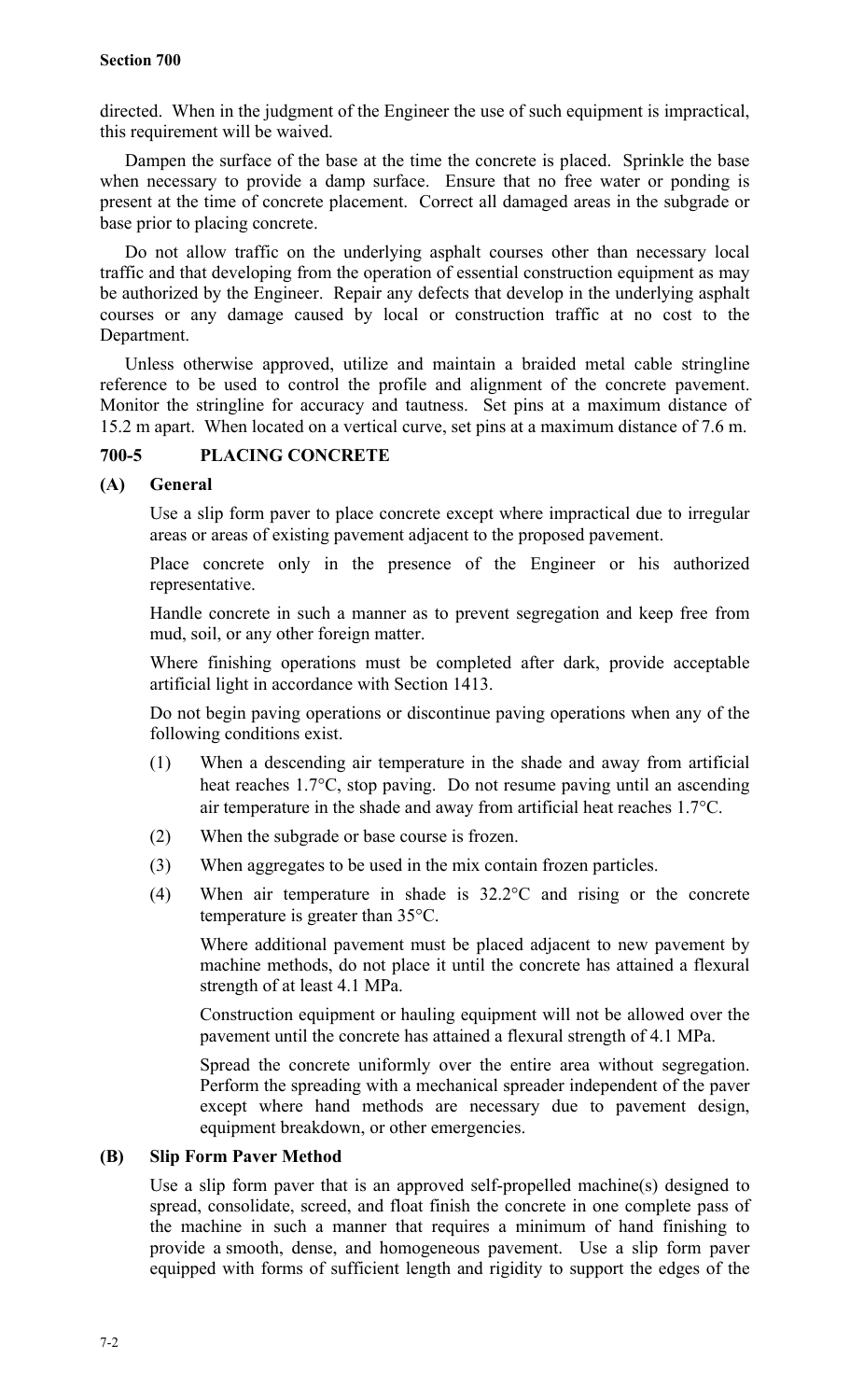slab so as to minimize hand finishing. Use slip form pavers equipped with both horizontal and vertical automatic controls.

Operate the paver with continuous forward movement and coordinate all operations of mixing, delivering, and spreading the concrete to provide uniform progress and minimize stopping and starting of the paver.

Provide concrete that has sufficient cohesion to prevent appreciable slumping of the pavement edges. Longitudinal straight edge tolerance of 6.4 mm in 3 m will apply to the area within 152.4 mm of the edge of pavement. Edge slump is limited to no more than 6.4 millimeters.

### **(C) Fixed Form Method**

Apply the requirements of this section to all paving operations where a slip form paver is not being used.

Use forms made of metal and of such section and design that they will adequately support the concrete and the construction equipment.

Use forms that have a depth not less than the edge thickness of the pavement to be constructed and not more than 25.4 mm greater than the edge thickness of the pavement to be constructed. Use a form which has the base width at least equal to the height of the form.

Use a form in which the top face does not vary from a true plane more than 3.2 mm in 3 m and the upstanding leg does not vary more than 6.4 millimeters.

Use straight forms that have at least 3 pin pockets per 3 m in length and at least 2 pin pockets per 1.5 m in length.

Use form pins that are metal and capable of holding the forms rigidly in place during construction operations. The Engineer may require pinholes in the base to be sealed prior to placing subsequent pavement.

Connect the form sections by a locking joint that will keep the forms free from vertical and horizontal movement.

Use straight forms 3 m in length on tangents and on curves having a radius of 61 m or more. For curves having a radius of between 61 m and 15.2 m use either straight forms 1.5 m in length or flexible forms. Use flexible forms for curves having a radius of less than 15.2 m.

Clean all forms before they are set and oil all forms before placing concrete. Check the bearing of the forms and correct all areas of inadequate bearing.

Remove all rejected forms immediately from the project.

Set forms a sufficient distance in advance of the point where the concrete is being placed to provide for a continuous operation in placing the concrete and for proper inspection of line and grade.

All forms used for construction joints shall meet the requirements of this section except that provisions shall be made for inserting dowel bars where required.

#### **700-6 VIBRATING CONCRETE**

Uniformly vibrate the concrete after it has been spread. Consolidate the full width and depth of the portland cement concrete in a single pass.

Vibrators for full width vibration of concrete paving slabs may be either the surface pan type or the internal type with either immersed tube or multiple spuds. Attach the vibrators to the spreader or the finishing machine, or mount the vibrators on a separate carriage.

Furnish an electronic vibrator monitoring device, displaying the operating frequency of each individual vibrator on the paving equipment. Operate the electronic vibrator monitoring device in areas where the mainline, ramp, or loop pavement exceeds 183 m in length. Record the time, station location, paver track speed, and operating frequency of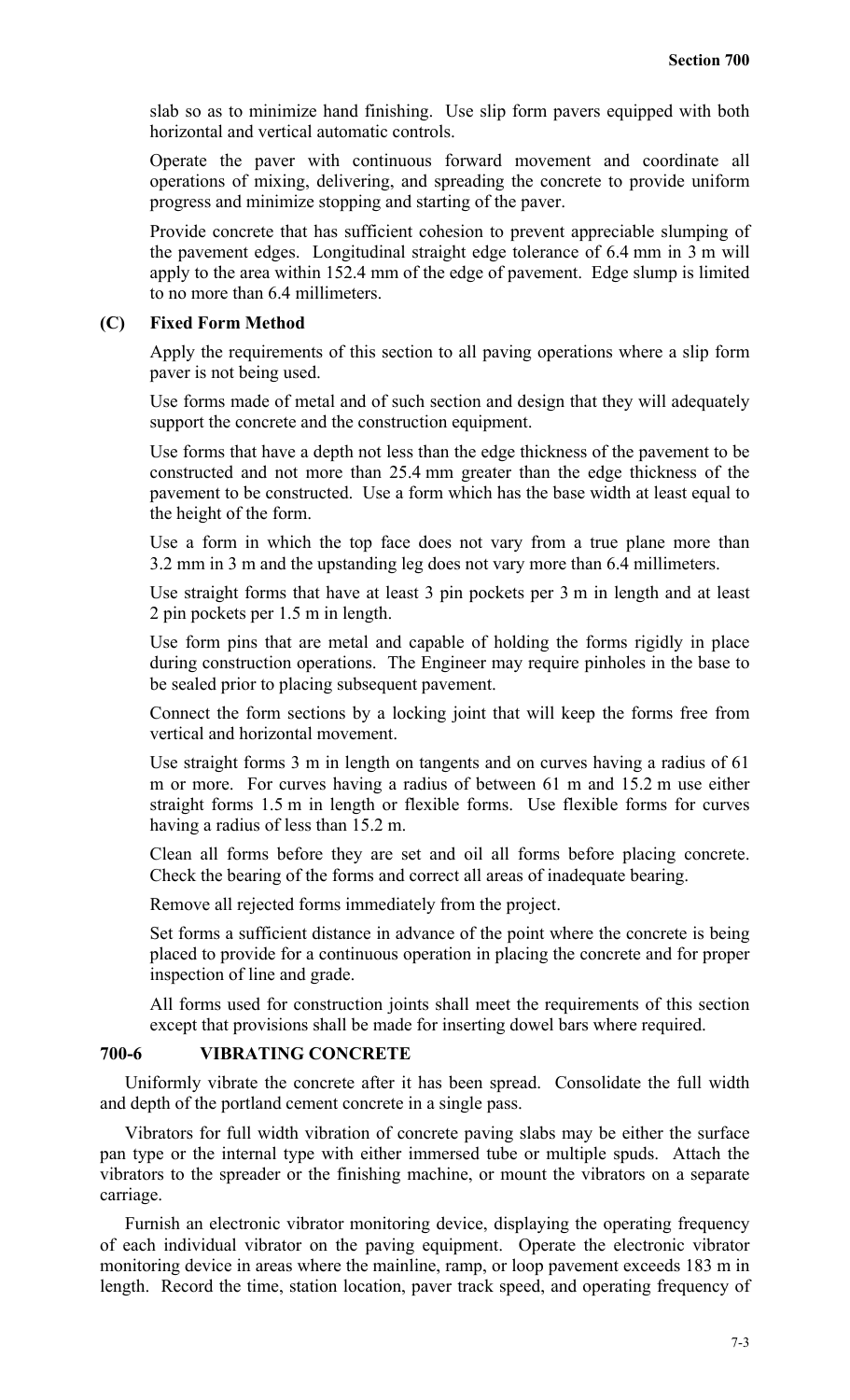each individual vibrators after every 7.6 m of paving or after each 5 minute time interval has elapsed. Provide a report of the vibrator data to the Engineer daily for the first 3 days of paving and weekly thereafter. The Engineer may determine that more frequent submissions are necessary, particularly if equipment is malfunctioning.

Set the internal vibrators to approximately mid slab depth and provide a locking device to avoid contact with any joint, load transfer device, tie bar, subgrade, or side form. Provide an operating position locking device so that no part of the vibrating unit can be lowered to the extent that it will come in contact with dowel bars, dowel bar assemblies or tie bars while paving.

Set the horizontal spacing of vibrators to the manufacturer's recommendations, but in no case exceed 406.4 mm from center to center.

Operate internal and spud vibrators within a frequency range of 3500 to 8000 vpm and surface vibrators within a frequency range of 3500 to 6500 vpm. Operate vibrators in a manner not to cause a separation of the mix ingredients. A reduction in vibrator frequency may be required when the forward motion of the paver is reduced to avoid separation of the mix. Either discontinue the use or remove from contact with the concrete, the machine mounted vibrators, whenever the forward motion of the machinery is stopped.

Should the electronic monitoring device fail to operate properly, immediately check the vibrators manually in the presence of the Engineer or his representative. If the vibrators are functioning properly, paving may continue. Repair the monitoring device within 3 production days or suspend paving.

# **700-7 FINISHING**

Finish concrete pavement or concrete shoulders in accordance with Article 710-6 or Article 720-7, respectively.

# **700-8 PROTECTION OF PORTLAND CEMENT CONCRETE PAVEMENT**

# **(A) General**

Protect the portland cement concrete pavement from environmental conditions.

Remove and replace concrete pavement damaged as a result of environmental conditions at no cost to the Department.

Have protective covering that will protect the surface of the freshly placed pavement from rain or cold weather readily available each day at the location of each proposed day's operation prior to beginning work. Store an adequate quantity of these materials at the paving train.

# **(B) Cold Weather**

When the temperature is anticipated to drop below 1.7<sup>o</sup>C for more than 6 hours within any 24 consecutive hours of the curing period, defined in Article 700-9, insulate the portland cement concrete pavement to prohibit the concrete from cooling at a rate greater than 1.7°C per hour, and to prevent the surface temperature from dropping below 4.4°C during the curing period.

# **(C) Hot Weather**

When the anticipated daily high temperature is above 27<sup>o</sup>C, place the concrete at the coolest temperature practical. Control concrete temperatures to assure proper placing, consolidation, finishing, curing, and to prevent plastic shrinkage cracking.

# **(D) Rain**

When rain appears imminent, stop all paving operations, and have all available personnel protect the surface of the unhardened concrete. Failure to properly protect the concrete pavement may constitute cause for removal and replacement of the damaged pavement, at no cost to the Department.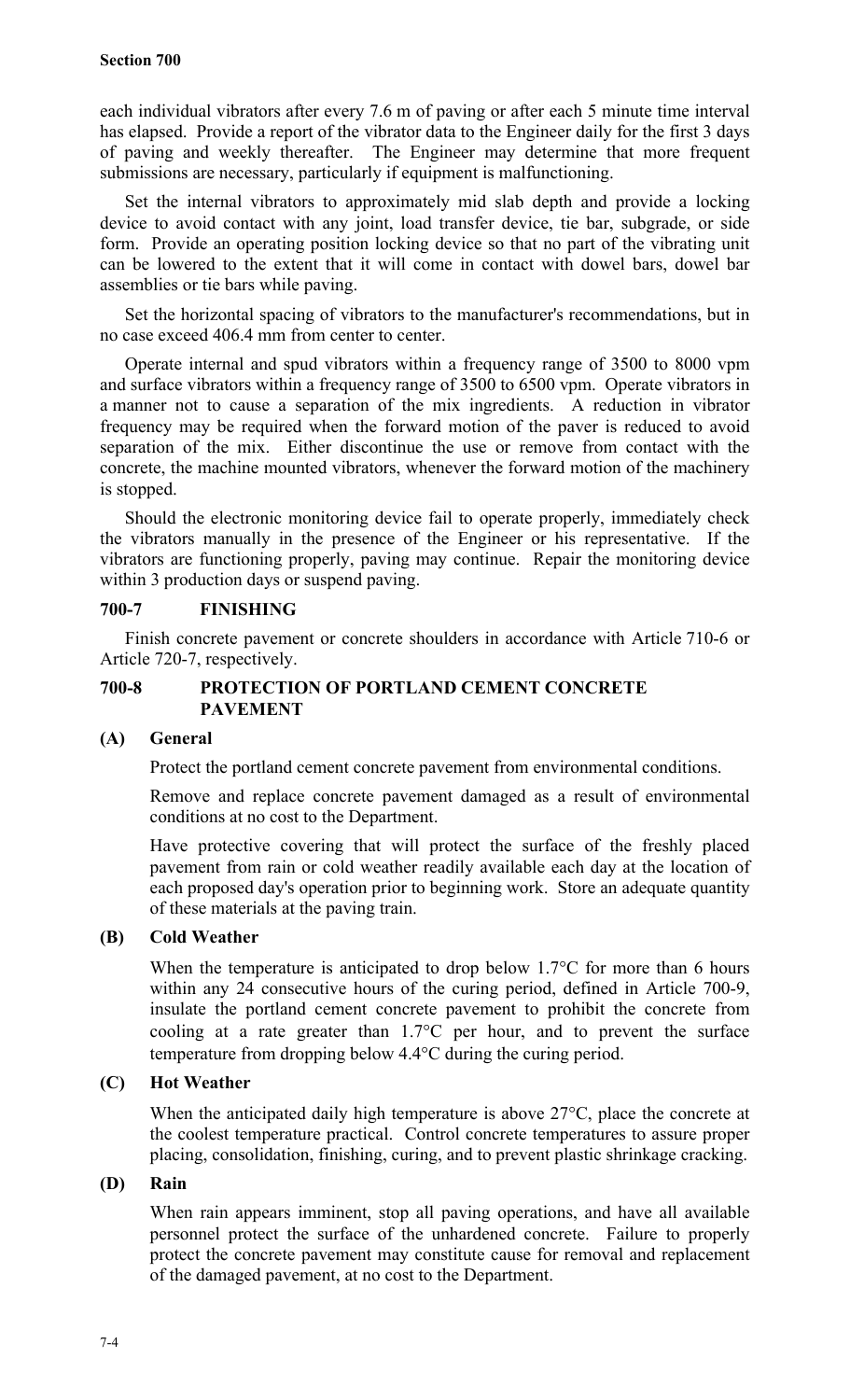# **700-9 CURING**

# **(A) General**

Immediately after finishing operations have been completed and surface water has disappeared, cover all exposed surfaces of the pavement by one of the methods covered by this article.

Apply the selected curing method to the edges of the pavement immediately after the forms are removed.

Use a curing period of 3 curing days for straight cement mix designs and 7 curing days for pozzolan mix designs. A curing day will be considered any consecutive 24 hour period, beginning when the manipulation of each separate mass has been completed, during which the air temperature adjacent to the mass does not fall below 40°F.

### **(B) Membrane Curing Compound**

After final finish and immediately after the free surface moisture has disappeared, use a minimum application rate of  $0.27 \frac{1}{m^2}$  when the application equipment is mechanically operated. Provide an inline flow-metering device to ensure the proper application rate is provided. Apply the curing compound such that Apply the curing compound such that puddling or ponding does not occur on the fresh concrete surface.

Use mechanically operated application equipment designed to apply a uniformly agitated continuous flow of the curing compound at the prescribed rate to all concrete surfaces.

Hand spraying shall only be permitted for irregular widths or shapes and surfaces exposed by removal of forms. The rate of application for these areas shall be  $0.\overline{4}1$  l/m<sup>2</sup>.

Do not expose newly placed concrete for more than 30 minutes before being covered with curing compound. Failure to cover the surfaces of the concrete shall be cause for immediate suspension of the paving operation.

Protect the membrane curing compound film at all times during the curing period, and repair any damage immediately. Have available a sufficient amount of polyethylene film, burlap, or other approved material to provide for protection of the concrete during rain or when the application equipment fails to apply the curing compound uniformly to all surfaces.

Re-spray concrete surfaces that are subject to heavy rainfall within 3 hours after curing compound has been applied in the same manner as described above.

#### **(C) Polyethylene Film**

Spread the sections of the film in a manner that will not damage the finished pavement surface. Securely tape or provide lap joints for the sections that are at least 304.8 mm wide, and take suitable precautions to prevent the circulation of air beneath the film. Cover all exposed surfaces and beyond the edge of the pavement surface.

Use black or dark plastic sheets when the daily high ambient temperature is between  $4.4^{\circ}\text{C} - 15.6^{\circ}\text{C}$ . Use white opaque reflective plastic sheet when the daily ambient temperature is above 15.6°C. Plastic sheets shall meet the requirements of ASTM C 171.

Check the film for damage when it is spread and during the curing period. Repair or replace any damaged sections immediately.

# **(D) Burlap**

Spread the sections of burlap in a manner that will not damage the finished pavement surface. Provide lap joints that are at least 152.4 mm wide.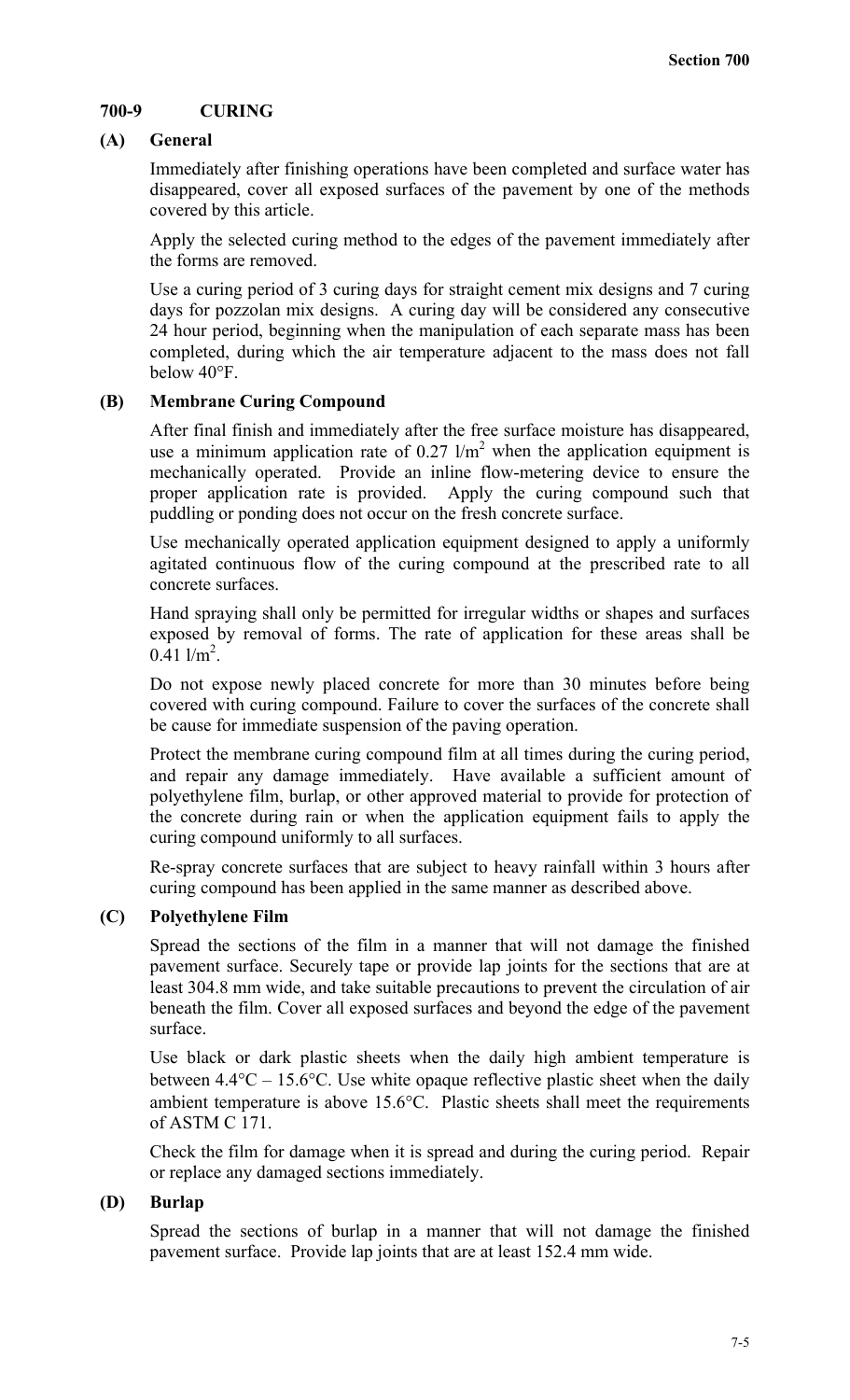Use an amount of burlap that is not less than 372 g per running meter based on a 1,016 mm width and may be either 1 layer of Class 4 burlap or 2 layers of Class 1, 2, or 3 burlap.

Saturate the burlap thoroughly prior to placing on the concrete and keep thoroughly wet throughout the curing period.

## **700-10 REMOVING FORMS**

Do not remove forms from freshly placed concrete until at least 12 hours after placement and the concrete has hardened sufficiently to resist spalling, cracking, or any other damage. Repair any honeycombed areas along the sides or edges of the slab by filling with mortar immediately after the forms have been removed. Use mortar consisting of 1 part cement to 2 parts fine aggregate.

### **700-11 JOINT CONSTRUCTION**

### **(A) General**

Construct all joints in accordance with the requirements of these Specifications and the details shown on the plans. Saw all transverse joints and seal them with joint sealer in accordance with the dimensions and details shown in the contract. Seal joints in accordance with the requirements of Article 700-12.

Utilize an early entry dry-cutting sawing system. Have an adequate amount of sawing equipment available to match the production and concrete paving operations. A minimum of one standby sawing unit is recommended. Construct the joint groove using a 3.2 mm saw blade to a minimum depth of 76.2 mm. Perform sawing as soon as the concrete has hardened sufficiently without undercutting, spalling and raveling to control random cracking. Complete all saw cutting before seven hours has elapsed from the time of concrete placement.

Saw the concrete pavement as soon as it can support the weight of the equipment and operator without disturbing the final finish. Saw joints in a neat, vertical straight line without chipping, spalling, tearing or disturbing the final finish.

Immediately reapply curing membrane following the sawing operation.

Deviations from the method of joint construction specified in the plans or Specifications requires prior approval in writing. Such approval is conditional and is subject to obtaining satisfactory results.

The Engineer may order any concrete pavement or shoulder where uncontrolled cracking has occurred prior to final acceptance to be removed and replaced at no cost to the Department. Where permitted, the Contractor may be allowed to repair the cracking in a manner acceptable to the Engineer.

Prior to placing either concrete pavement or concrete shoulders adjacent to a previously placed pavement, cover the transverse joint opening on the edge of the existing slab to prevent intrusion of grout into the opening.

# **(B) Transverse Contraction Joints**

Construct transverse contraction joints in accordance with the details, dimensions and intervals as shown on the plans.

# **(C) Longitudinal Contraction Joints**

Construct longitudinal contraction joints in all pavements wider than 4.9 m in accordance with the details and dimensions shown on the plans.

# **(D) Transverse Construction Joints**

# (1) General

Construct transverse construction joints by use of an approved form at the end of each day's operations (planned joint) or whenever the placing of concrete is suspended for more than 30 minutes (emergency joint).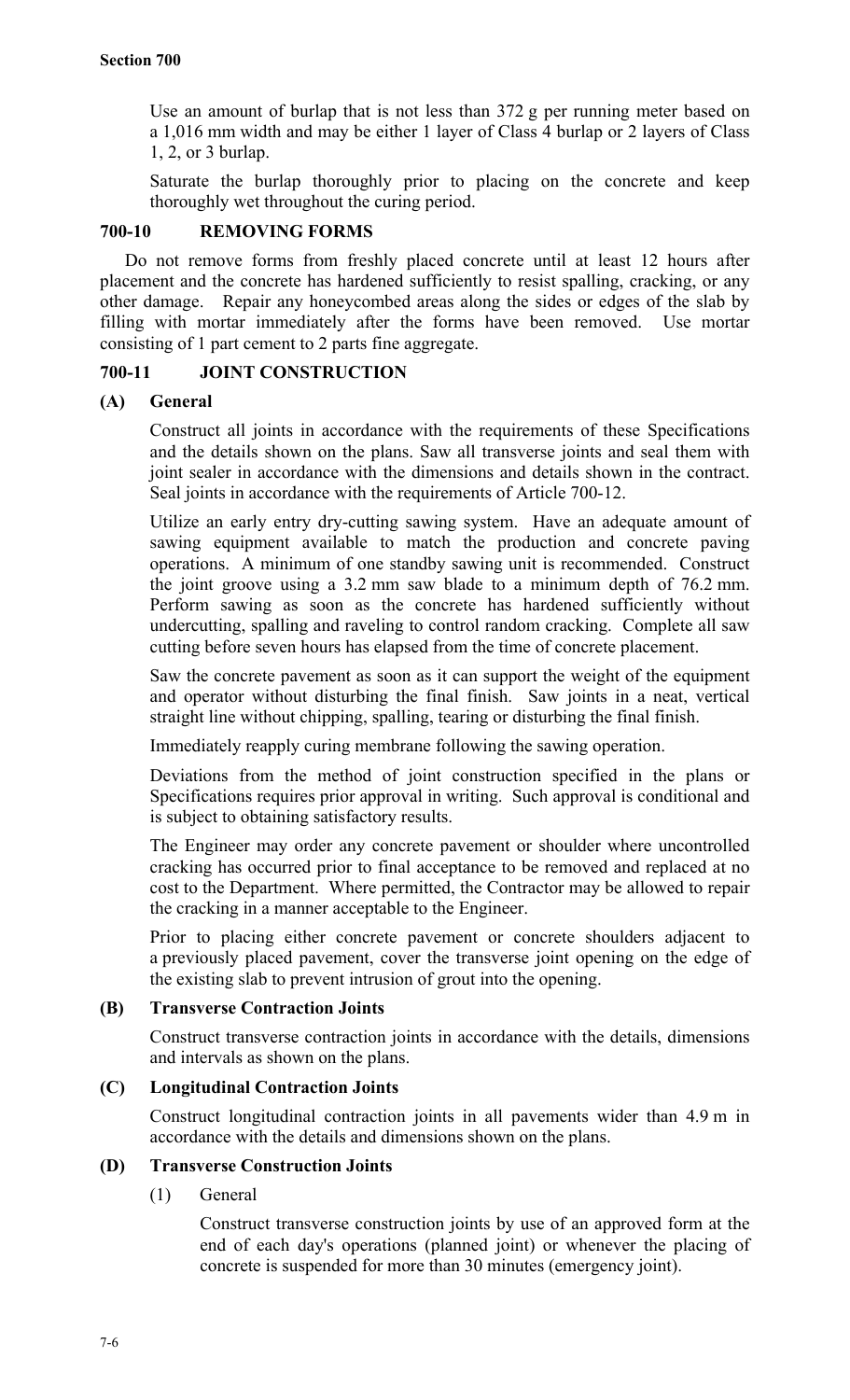(2) Planned Transverse Construction Joints

Locate this type of joint at the same spacing required for contraction joints. Use dowel bars of the size and spacing shown on the plans.

(3) Emergency Transverse Construction Joints

Use this type of joint when the placing of concrete is suspended for more than 30 minutes. Use tie bars of the size and spacing shown on the plans.

Do not change the spacing of contraction joints due to emergency construction joints. Locate the emergency construction joints at least 1.8 m from any contraction joint or planned construction joint.

#### **(E) Longitudinal Construction Joints**

Construct longitudinal construction joints using tie bars in accordance with the details shown on the plans.

#### **(F) Transverse Expansion Joints**

Construct transverse expansion joints in accordance with the details shown on the plans utilizing an approved joint assembly.

# **700-12 SEALING JOINTS**

## **(A) General**

Seal all joints with low modulus silicone sealant in the presence of the Engineer.

Install backer rod and sealant in accordance with the details shown in the plans and the manufacturer's recommendations.

Any failure of the joint material will be cause for rejection. Repair the failed joint material as approved by the Engineer at no cost to the Department.

When requested, have a representative of the silicone sealant manufacturer present on the project during the sealing operation.

## **(B) Age of Pavement**

Do not seal the joints until the concrete is at least 14 calendar days old.

Do not perform final sawing and sealing of concrete pavement joints until after surface testing, correction of surface deficiencies, and all adjacent earth and paved shoulder construction has been completed.

#### **(C) Temperature**

Do not place joint sealant when the air temperature near the joint is less than 7.2°C or is 7.2°C and falling.

## **(D) Sealing the Joint**

Immediately after sawing the joint to the dimensions as shown on the plans, completely remove the resulting slurry from the joint by flushing with a jet of water under pressure. Use sand blasting to clean joint faces before applying sealant. Make as many passes with a sand blaster as are necessary to provide a clean joint wall.

Blow all joints clear of deleterious materials with air using a nozzle pressure of at least 620 kPa before installing the backer rod. Use rotary screw compressors for this purpose that are equipped with traps capable of removing water and oil from the air. Maintain the traps in accordance with manufacturer's instructions.

Apply sealer only on thoroughly clean and dry joints. Place the sealer to closely conform to dimensions shown on the plans. Any unreasonable deviation will be cause for rejection.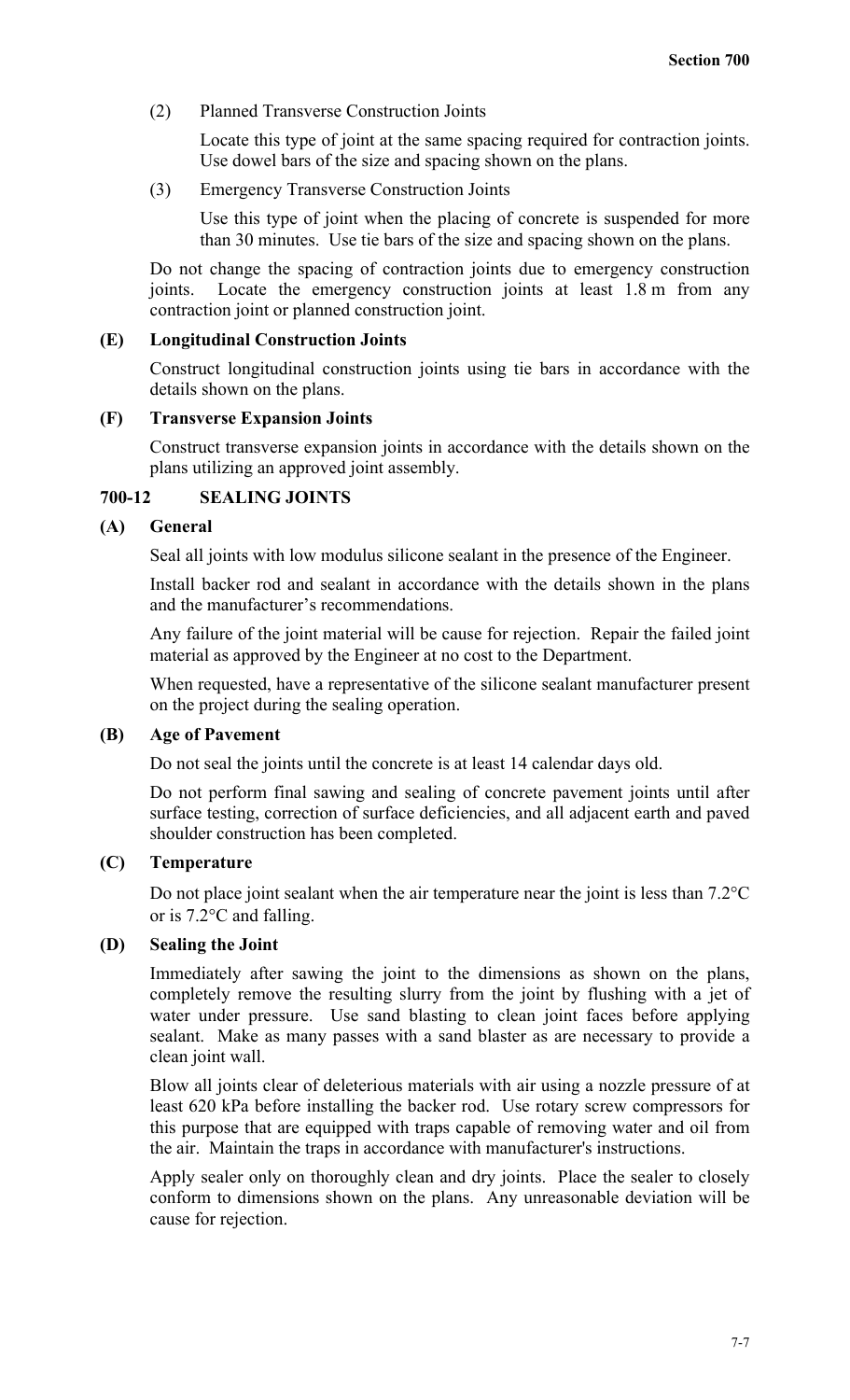# **(E) Cleaning Pavement**

After a joint has been sealed, remove surplus joint sealer on the pavement as soon as possible.

# **700-13 USE OF NEW PAVEMENT OR SHOULDER**

Traffic or other heavy equipment will not be allowed on the concrete pavement or shoulder until the estimated flexural strength of the concrete using the maturity method has exceeded 4.1 MPa unless otherwise permitted.

Estimate the flexural strength of concrete pavement in accordance with the most current version of ASTM C 1074 *Standard Practice for Estimating Concrete Strength by the Maturity Method* unless otherwise specified herein.

Furnish thermocouples or thermistors and digital data logging maturity meters that automatically compute and display the maturity index in terms of a temperature-time factor. The maturity meters must be capable of storing a minimum of 28 days worth of data and exporting data into an excel spreadsheet. Submit the proposed equipment to the Engineer for approval.

When establishing a strength-maturity relationship, perform flexural tests at ages 1, 3, 5, 7, 14 and 28 days in accordance with Test Method C 78. Substitute flexural strength in lieu of compressive strength when developing the strength–maturity relationship in accordance with ASTM C 1074.

Use the temperature-time factor maturity function to compute the maturity index from the measured temperature history of the concrete. Set the datum temperature at  $-10^{\circ}$ C to calculate the temperature-time factor in Equation 1 of ASTM C 1074.

Establish and submit a strength-maturity relationship in conjunction with each concrete pavement mix design. Determine the temperature-time factor corresponding to the strength-maturity relationship at 4.1 MPa, TTF. Any changes to plant operations, material sources, or mix proportions will affect the strength-maturity relationship. If any changes occur during production, develop a new strength-maturity relationship unless otherwise directed.

Verify the strength-maturity relationship during the first day's production. Utilize the temperature-time factor developed at mix design TTF to verify the production strengthmaturity relationship. Verify the strength-maturity relationship at a minimum of every 10 calendar days or when production is suspended for more than 10 days. If the verification sample's strength when tested at TTF is less than 3.8 MPa, immediately suspend early opening of traffic on pavement that has not obtained TTF until a new strength-maturity relationship is developed.

No permanent traffic will be allowed on the pavement until construction of the joints, including all sawing, sealing, and curing that is required, has been completed.

Take particular care to protect the exposed pavement edges and ends.

# **700-14 CONTRACTOR'S RESPONSIBILITY FOR PROCESS CONTROL**

Perform process control sampling and testing of concrete materials and operations in accordance with the requirements of Article 1000-3. The Contractor's roadway foreman and all personnel involved in the batching, sampling, testing, and acceptance of portland cement concrete pavement shall be NCDOT certified Portland Cement Concrete Pavement Technicians.

# **700-15 ACCEPTANCE TESTS FOR CONCRETE**

# **(A) Responsibility**

The Engineer will conduct acceptance sampling and testing of concrete. Provide access to all materials to be sampled and tested. The following tests will be performed on both concrete pavement and concrete shoulders to determine acceptance.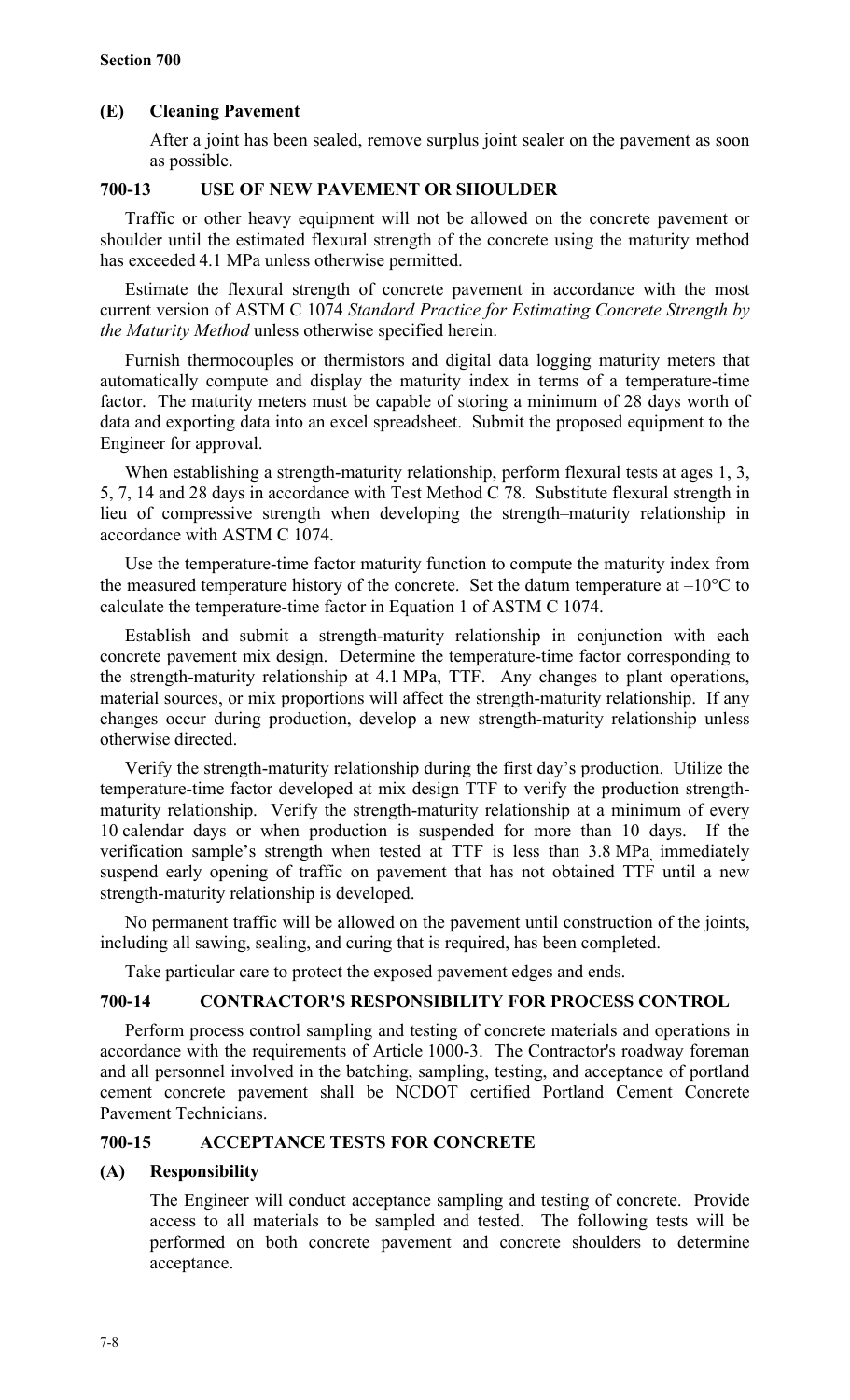#### **(B) Lot Definition**

A lot for acceptance purposes is defined and described in Article 710-4.

### **(C) Air Content**

The air content of the concrete will be determined on the roadway at a frequency established by the Engineer, and in accordance with Subarticle 1000-3(B). The sample taken for determination of air content will be obtained immediately after the concrete has been discharged on the road.

Concrete failing to meet specification requirements for air content will be subject to rejection.

## **(D) Slump**

The slump of the concrete will be determined in accordance with AASHTO T 119 at a frequency established by the Engineer. The sample taken for determination of slump will be obtained immediately after the concrete has been discharged on the road.

When the slump of the concrete is questionable by visual observation, do not place the concrete on the road until tested for slump by the Engineer.

Concrete failing to meet specification requirements for slump will be subject to rejection.

#### **(E) Flexural Strength**

Determine the flexural strength of concrete by testing a minimum of one set of two 152.4 x 152.4 x 508.0 mm beams at 28 calendar days. Test beams will be made by the Engineer from the concrete as it comes from the mixer. The beams will be made and cured in accordance with AASHTO T 23 except that immersion in saturated lime water will not be required. Beams will be tested by the Engineer in accordance with AASHTO T 97. Furnish curing facilities for the test beams in accordance with Section 725.

#### **(F) Thickness**

The thickness of the pavement will be determined by measurement of cores in accordance with AASHTO T 148 as modified by the Department. Copies of the modified test procedures are available upon request from the Construction Unit.

Take 101.6 mm diameter cores in the presence of the Engineer. Take the cores when the concrete has attained a flexural strength of at least 3.1 Mpa and at least 72 hours have elapsed since placement of the pavement. If the concrete has not attained a flexural strength of at least 4.1 MPa, the gross vehicle weight rating of vehicles supporting the coring operation may not exceed 3,175 kg. Take cores no later than 30 days after the pavement has been placed. The core locations for each lot will be selected at random by the Engineer.

Patch all core holes within 72 hours of taking the core, using a Department approved nonshrink grout compatible with the pavement or shoulder concrete*.*

#### **(G) Surface Smoothness**

Perform acceptance testing for surface smoothness on concrete pavements in accordance with Article 710-7.

## **SECTION 710 CONCRETE PAVEMENT**

### **710-1 DESCRIPTION**

Perform the work covered by this section, including but not limited to designing the concrete mix; furnishing and placing concrete; furnishing of all admixtures and additives; constructing all joints and furnishing joint materials; marking the pavement; curing the pavement and furnishing all curing materials; furnishing concrete necessary for making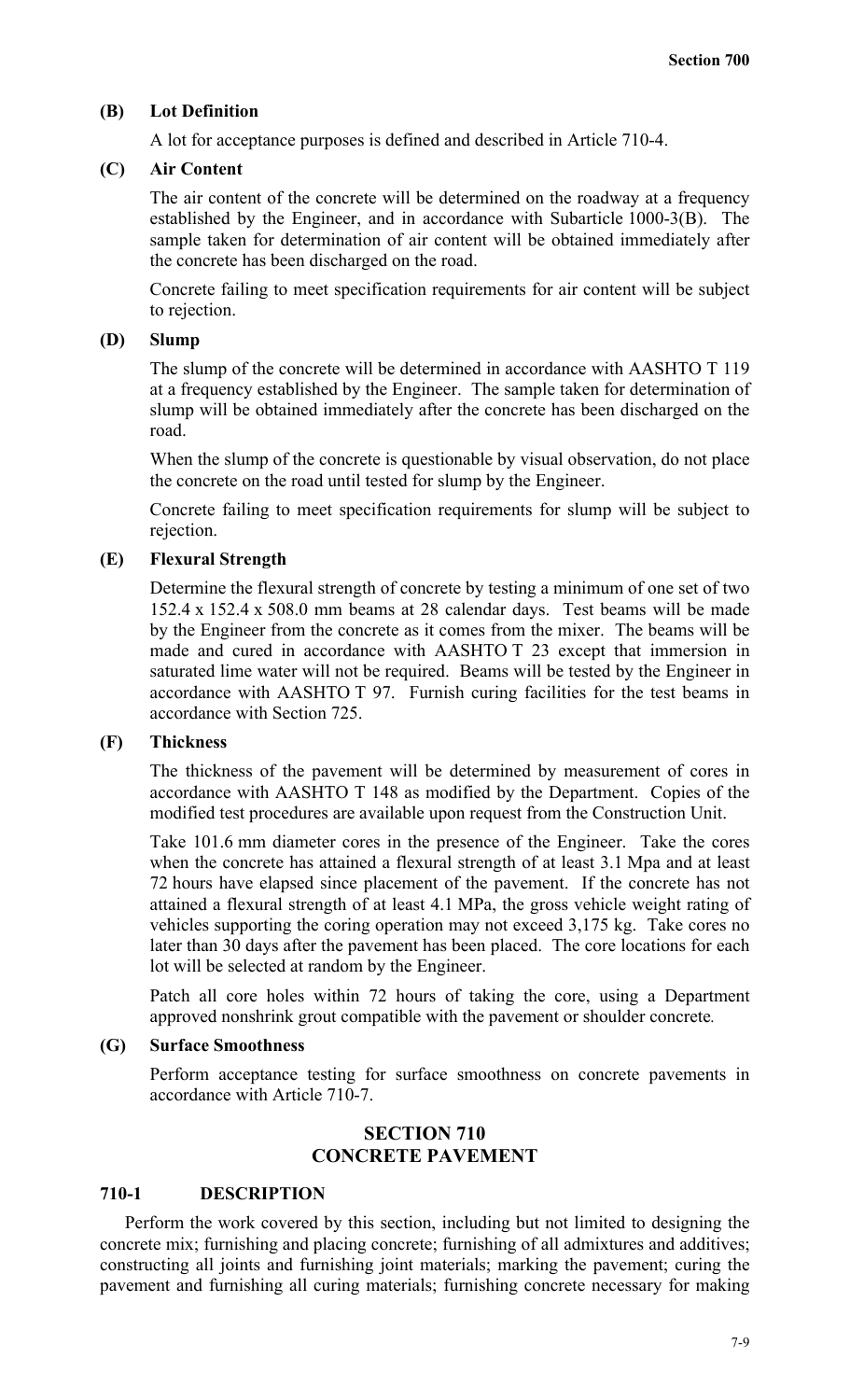test beams; performing maturity testing; coring and patching the pavement; calibrating and checking the operation of batching equipment; taking actions necessary to prevent or to repair cracking; sawing and sealing joints; removing and replacing of defective pavement; and constructing portland cement concrete pavement in accordance with these Specifications and with the lines, grades and dimensions shown on the plans.

# **710-2 MATERIALS**

Refer to Division 10.

| <b>Item</b>                     | <b>Section</b> |
|---------------------------------|----------------|
| <b>Portland Cement Concrete</b> | 1000           |
| <b>Curing Agents</b>            | 1026           |
| Joint Filler                    | 1028-1         |
| Low Modulus Silicone Sealant    | 1028-4         |
| Water                           | 1024-4         |
| Dowels and Tie Bars             | 1070-6         |

# **710-3 COMPOSITION OF CONCRETE**

Design the concrete mix in accordance with Section 1000.

# **710-4 ACCEPTANCE OF CONCRETE**

Test the concrete pavement for acceptance with respect to flexural strength and thickness on a lot by lot basis in accordance with the requirements of Article 700-15 and the following requirements:

For all concrete pavement, including mainline, shoulders, ramps, tapers, intersections, entrances, crossovers, and irregular areas not otherwise defined, produce a lot consisting of 1,115  $m<sup>2</sup>$  or fraction thereof placed within 28 calendar days. From each lot, make a minimum of one set of two 152.4 x 152.4 x 508 mm beams from a randomly selected batch of concrete. The average flexural strength of the two beams is considered one test. If Division of Highways personnel make and test additional sets of beams for a lot, these sets will be averaged with the original set to determine the flexural strength. In the case of low strength, the Engineer reserves the right to use beams made by certified Contractor personnel from the same sample of concrete and tested by Division of Highways personnel to evaluate the lot. If the Engineer elects to use these beams, the flexural strength of all additional beams tested will be averaged with the original two beam strengths to determine the flexural strength.

# **710-5 CONSTRUCTION METHODS**

Construct concrete pavement in accordance with Section 700.

Place concrete in 2 lane minimum widths in a single operation except as follows:

- **(A)** Where the total number of lanes is an odd number, in which case one of the lanes may be placed in a separate operation.
- **(B)** Areas such as ramps or auxiliary lanes where the total width is less than 2 lanes.

# **710-6 FINISHING**

Screed and float finish the concrete to the required cross section that minimizes or eliminates hand finishing. Additional water for finishing will not be allowed. Hand finishing will not be permitted except under the following conditions:

- **(A)** Narrow widths, or irregular areas, where operation of mechanical equipment is impractical.
- **(B)** In the event of breakdown of mechanical equipment, hand methods may be used to finish only that concrete deposited on the base when the breakdown occurred.
- **(C)** Abnormal circumstances of short duration subject to approval.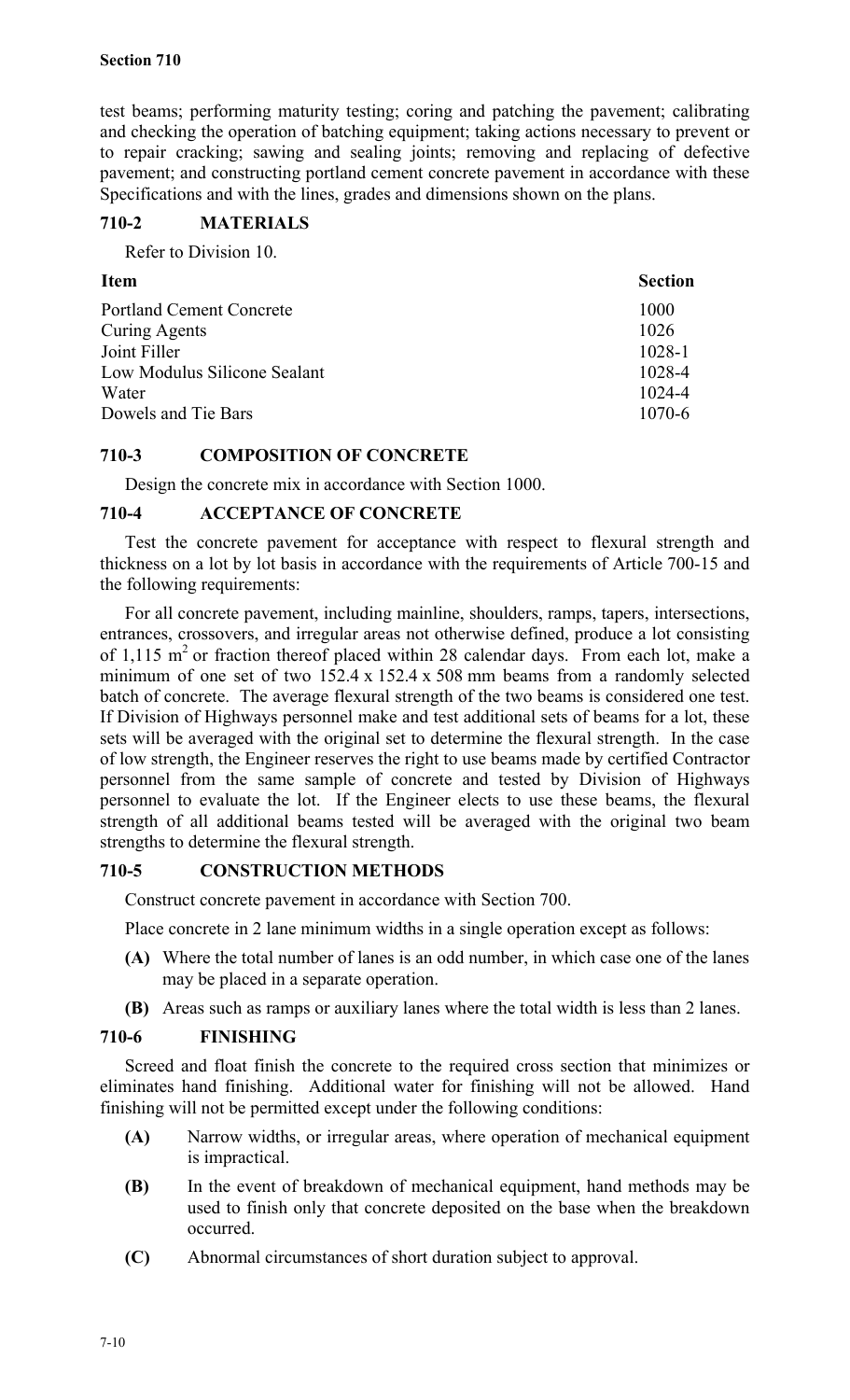Produce a final finish on the pavement surface true to grade and uniform in appearance and free of irregular, rough, or porous areas.

Following the finishing of the pavement by screeding, floating, and checking with straightedges, further finish the surface of the pavement by burlap dragging, or other acceptable method to produce a uniform surface texture. Pull the burlap drag in a longitudinal direction.

Produce the final surface finish on all mainline pavement, auxiliary lanes, and ramps by mechanical equipment for grooving plastic concrete which utilizes spring steel tines. Hand finishing may be permitted when the use of mechanical equipment is impractical. Use mechanical equipment that produces transverse grooves that are spaced at random intervals of 12.7 mm, 15.9 mm, or 19.1 mm center to center. Do not overlap adjacent grooving. Produce grooves in the hardened surface, which are 2.0 mm to 3.0 mm wide and 3.8 mm to 6.4 mm deep.

After final finishing, hand finishing may be required on the edges of pavement and/or joints whenever irregularities in surface texture or alignment occur. Care should be taken in hand finishing pavement edges in order to avoid ridges or high places that will prevent water from draining out of the transverse grooves.

The use of excessive water during the finishing operations will not be permitted.

#### **710-7 FINAL SURFACE TESTING**

Perform acceptance testing of the longitudinal profile of the finished pavement surface in the presence of the Engineer. Furnish and operate a Rainhart Profilograph (Model No. 860) to determine and record the longitudinal profile on a continuous graph (profilogram) for acceptance testing of the pavement. Take profiles the day after the pavement has been placed except where impractical, but in no event later than 72 hours following placement of the pavement.

Operate the profilograph over the pavement at a speed not exceeding 3.2 km per hour. If a propulsion vehicle is used, it shall be approved, and the gross vehicle weight shall not exceed 453.6 kg. Take profiles with the recording wheel parallel to and approximately 1.1 m inside the two outer edges of the travel lanes and at the location of each longitudinal joint. Take profiles over the entire length of through lane and ramp pavement exclusive of structures and approach slabs. Take additional profiles only to define the limits of an out-of-tolerance surface variation. Upon completion of each day's testing, submit the profilograms to the Engineer for analysis. The Engineer will retain the profilograms.

At the beginning and end of each day's testing, and at other times as determined necessary, operate the profilograph over a calibration strip so that the Engineer can verify correct operation. The Engineer will select the section of pavement used as the calibration strip. Furnish obstructions of known dimensions and temporarily install them in the path of the profilograph. Operate the profilograph in the same manner as it is operated over pavement outside of the calibration strip.

Plot the profilogram at a horizontal scale of 0.3 m/mm with the vertical scale plotted at a true scale. Record station numbers and reference lines on the profilograms, and make sure that the distances between reference locations do not exceed 61 meters.

The Engineer will determine the profile index in accordance with the procedure titled "Determination of Profile Index". Copies of this procedure can be obtained from the Construction Unit.

Construct the concrete so that the completed concrete pavement surface has a profile index (PI) along any line tested not exceeding 395 mm/km, as determined with a 0.00 mm blanking band, over any 183 m section of pavement. Individual deviations shall not exceed 7.6 mm over any 7.6 m length of the line tested. Correct areas found to exceed this tolerance by grinding and texturing or by using other approved corrective measures that produce smooth and skid resistant surfaces. Verify corrective measures have obtained the smoothness requirements.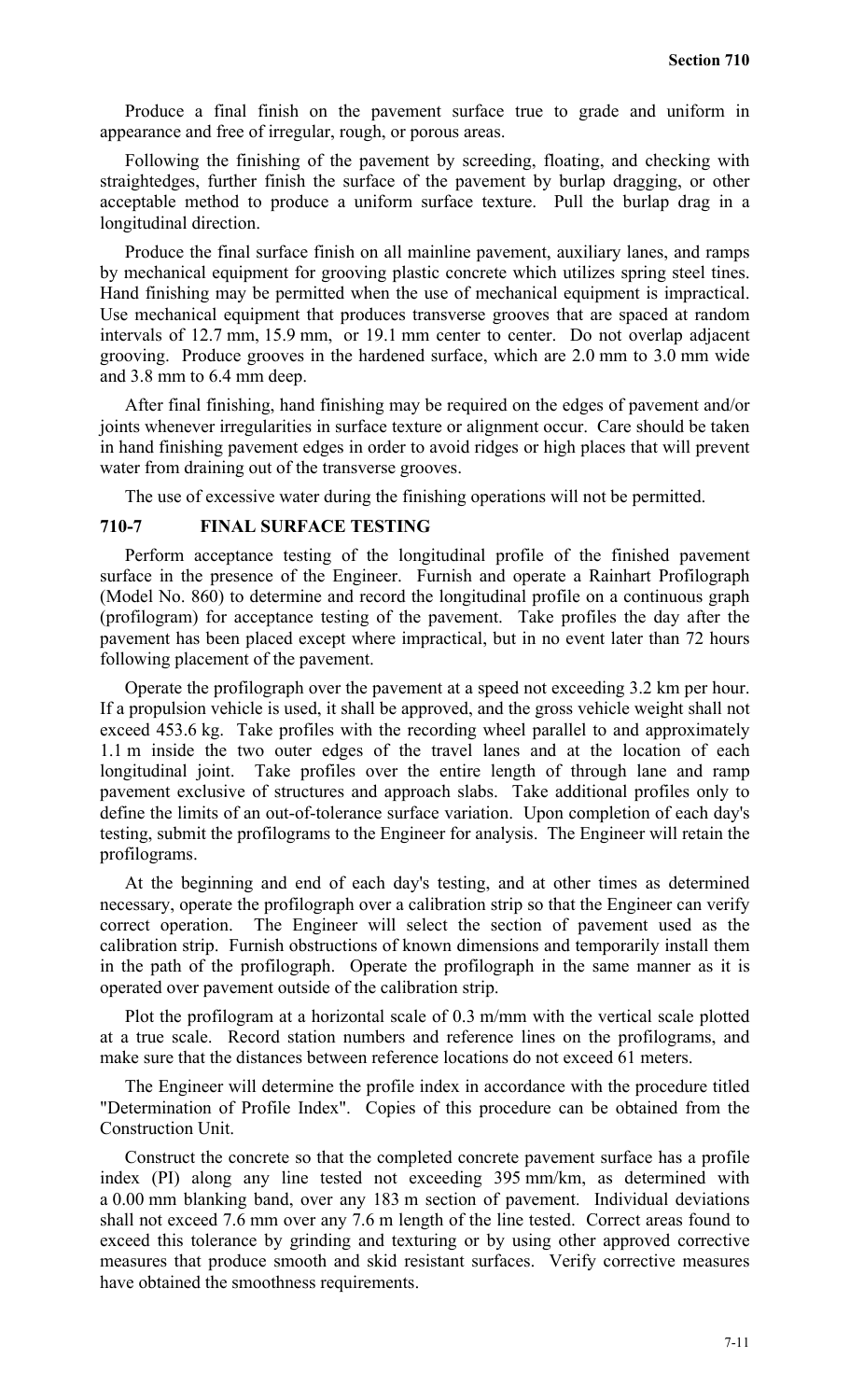Promptly repair membrane curing compound damaged during acceptance testing.

In the event the Contractor does not produce a pavement surface that meets the requirements of this section, the Engineer may suspend the Contractor's operations until such time as the Contractor satisfies the Engineer, by making necessary adjustments to equipment, methods, or personnel, that he can produce a pavement surface that will meet these surface requirements.

The use of excessive grinding to meet these requirements will not be permitted.

### **710-8 PAVEMENT MARKING**

Mark the pavement at locations as shown on the plans with station numbers. Mark the pavement by pressing beveled-face metal dies between 101.6 mm and 152.4 mm high into the plastic concrete.

At locations where shoulder drain outlets are placed, mark the edge of pavement nearest the outlet to indicate the presence of the outlet. Provide a mark consisting of the letters "OL". Use the same marking procedure as for station numbers.

### **710-9 THICKNESS TOLERANCES**

A lot for thickness acceptance testing is defined in Article 710-4.

To establish an adjusted unit price, if appropriate, for mainline pavement, take one 101.6 mm diameter core from each lot at a random location as directed. Core each location in the presence of the Engineer and deliver the core to the Engineer for measurement.

Other areas such as intersections, entrances, crossovers, ramps, etc. will each be considered as one lot and the thickness of each of these lots will be determined separately. Small irregular areas may be included as part of another lot. Take one core for each  $1,115 \text{ m}^2$  of pavement or fraction thereof in the lot

When the measurement of the core from a lot is not deficient more than 5.1 mm from the plan thickness, full payment will be made. When such measurement is deficient by more than 5.1 mm and not more than 25.4 mm from the plan thickness, take 2 additional cores at intervals not less than 91.4 m apart within the lot and determine the average of the 3 cores. In determining the average thickness of the pavement, the Engineer will use all 3 core measurements with the exception that measurements which are in excess of the plan thickness by more than 5.1 mm will be considered as the plan thickness plus 5.1 mm. If the average measurement of these 3 cores is not deficient more than 5.1 mm from the plan thickness, full payment will be made. If the average measurement of the 3 cores is deficient more than 5.1 mm but not more than 25.4 mm from the plan thickness, an adjusted unit price provided in Subarticle 710-10(B) will be paid for the lot represented.

When the measurement of any core is less than the plan thickness by more than 25.4 mm, the actual thickness of the pavement in this area will be determined by taking additional cores at not less than 3 m intervals parallel to the center line in each direction from the affected location until in each direction a core is found which is not deficient by more than 25.4 mm. Areas found deficient in thickness by more than 25.4 mm will be removed and replaced with concrete of the thickness shown on the plans. Exploratory cores for deficient thickness will not be used in averages for adjusted unit price. Patch all core holes within 72 hours of taking the core, using a Department approved nonshrink grout compatible with the pavement concrete.

# **710-10 MEASUREMENT AND PAYMENT**

# **(A) General**

The quantity of portland cement concrete pavement to be paid for will be the actual number of square meters of concrete pavement that has been completed and accepted. In measuring this quantity, the width of the pavement will be as called for on the plans or as directed. The length will be the actual length constructed, measured along the centerline of the pavement.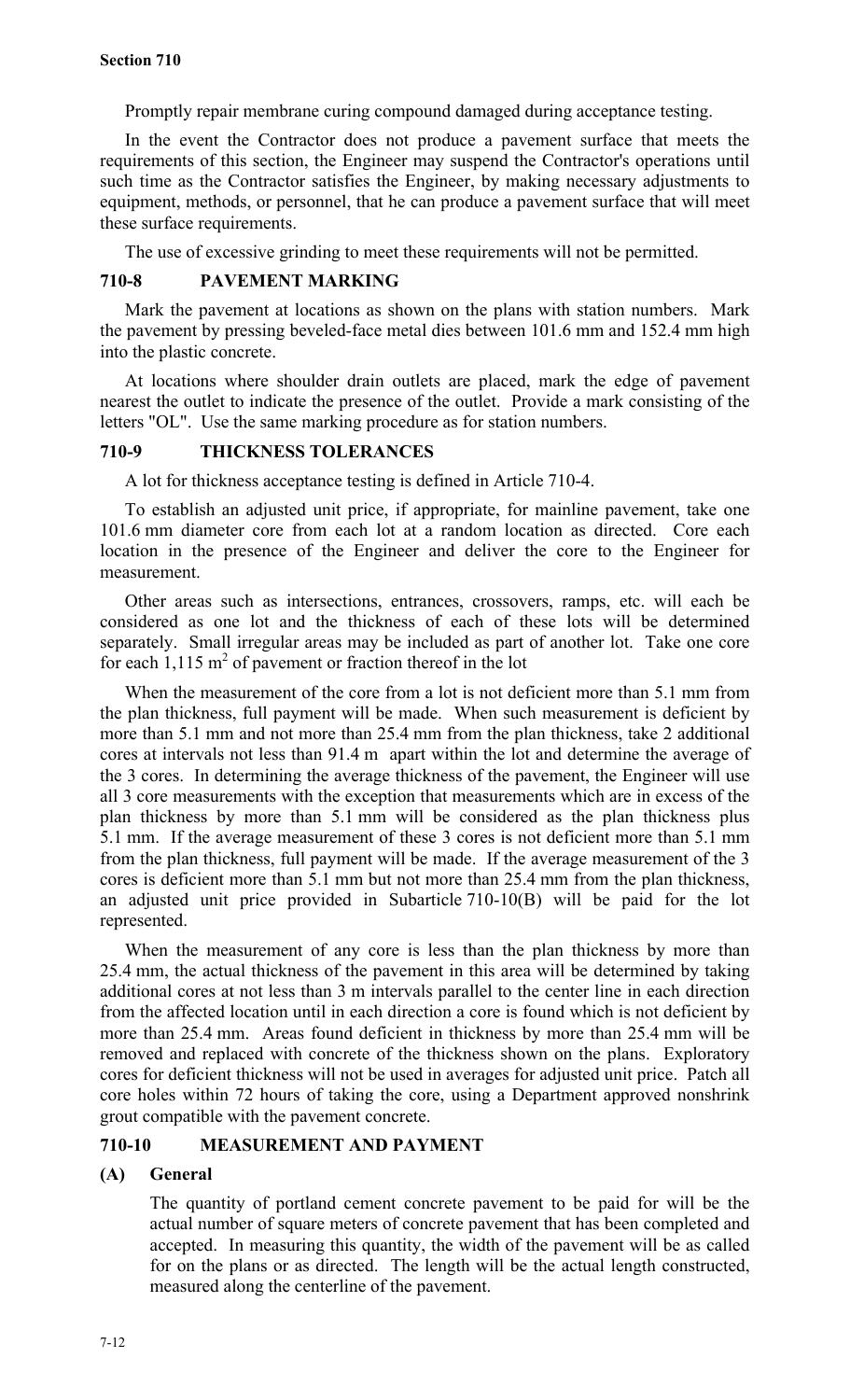Separate measurement will be made of pavement that is deficient in thickness by more than 5.1 mm and of pavement that is deficient in flexural strength.

The quantities of portland cement concrete pavement will be paid for at the contract unit price per square meter for "\_\_\_\_ mm Portland Cement Concrete Pavement, Through Lanes, (with dowels)", " \_\_\_ " Portland Cement Concrete Pavement, Ramps, (with dowels)", or "\_\_\_\_ mm Portland Cement Concrete Pavement, Miscellaneous, (without dowels)", or if applicable, at such contract unit prices adjusted in accordance with the requirements shown below. No unit price adjustments on lots will be made until a final determination of the lot strength and depth is made. Pavement will be classified as through lane, ramp, or miscellaneous pavement in accordance with the classification shown on the plans.

Payment for all work of surface testing will be made at the contract lump sum price for *Surface Testing Concrete Pavement*. Partial payments for surface testing will be proportional to the percentage of pavement which has been surface tested at the time the partial estimate is prepared.

### **(B) Pavement Deficient In Thickness**

The quantities of portland cement concrete pavement which are deficient in thickness by more than 5.1 mm but not deficient by more than 25.4 mm, measured as provided in Article 710-10, will be paid for at an adjusted contract unit price per square meter for "
square meter for "
strain Portland Cement Concrete Pavement, Through Lanes, (with dowels)", or "\_\_\_\_ mm Portland Cement Concrete Pavement, Ramps, (with dowels)", or " mm Portland Cement Concrete Pavement, Miscellaneous, (without dowels)" completed in place and accepted. The adjusted contract unit price will be as follows:

| Deficiency, mm        | Pay Factor (%) |
|-----------------------|----------------|
| $0.0 \text{ to } 5.1$ | 100            |
| 5.2 to 7.6            | 80             |
| 7.7 to 10.2           | 72             |
| 10.3 to 12.7          | 68             |
| 12.8 to 19.1          | 57             |
| 19.2 to 25.4          |                |

Pavement areas deficient in thickness by more than 25.4 mm will be removed and replaced.

Where pavement deficient by more than 25.4 mm is removed and replaced, the replacement pavement will be paid for at the contract unit price per square meter<br>for " mm Portland Cement Concrete Pavement. Through Lanes. (with mm Portland Cement Concrete Pavement, Through Lanes, (with dowels)", or "\_\_\_\_ mm Portland Cement Concrete Pavement, Ramps, (with mm Portland Cement Concrete Pavement, Miscellaneous, (without dowels)" which price and payment will be full compensation for all work of placement, removal, restoration of subgrade and base, and replacement.

# **(C) Concrete Pavement Varying In Flexural Strength**

The pay factor for pavement achieving a flexural strength in 28 days of 4.5 MPa or greater is 100%. The pay factor for pavement achieving a flexural strength in 28 days between 4.1 Mpa and 4.5 MPa is determined by the following formula:

> Pay Factor  $(\%)=100.0 - 4.5 - MPa$ (Pay factor rounded to nearest tenth of one percent)

The quantities of portland cement concrete pavement that meet these criteria, will be paid for at an adjusted unit price per square meter for "\_\_\_\_ mm Portland Cement Concrete Pavement, Through Lanes, (with dowels)", or "\_\_\_\_ mm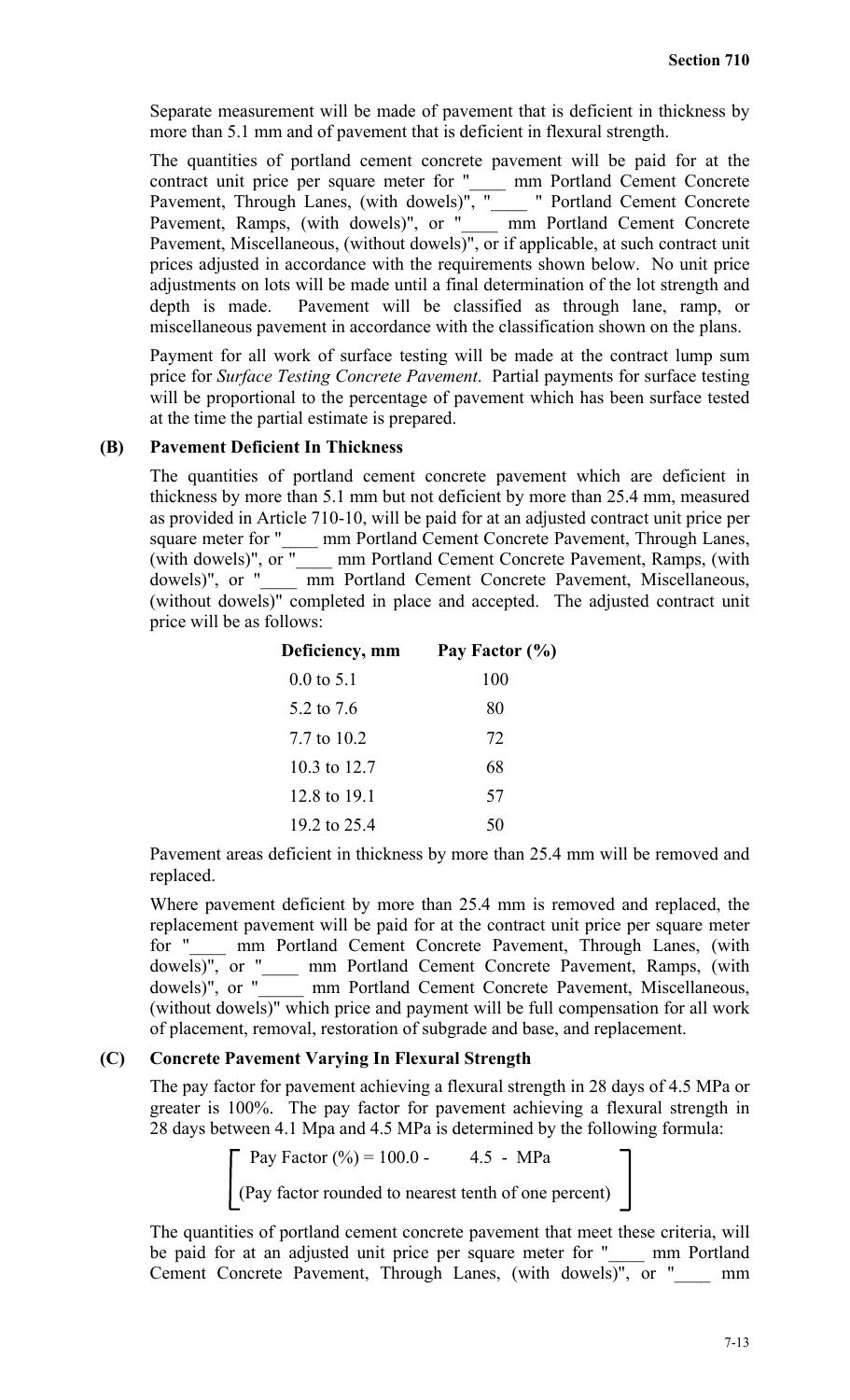Portland Cement Concrete Pavement, Ramps, (with dowels)", or " mm Portland Cement Concrete Pavement, Miscellaneous, (without dowels)" completed in place and accepted. The adjusted contract unit price will be determined by multiplying the contract unit price by the pay factor level determined for the average strength of concrete in each lot and will be applicable to the total square meters of concrete in each lot.

Any pavement that fails to attain 4.1 MPa is subject to removal. If allowed to remain in place, the pavement will be accepted at a reduced unit price based on a pay factor level of 50% as provided in Article 105-3.

Where pavement deficient in strength is removed and replaced, the replacement pavement, if acceptable, will be paid for at the contract unit price for "\_\_\_\_ mm Portland Cement Concrete Pavement, Through Lanes, (with dowels)", or " mm Portland Cement Concrete Pavement, Ramps, (with dowels)", or "\_\_\_\_ mm Portland Cement Concrete Pavement, Miscellaneous, (without dowels)" which price and payment will be full compensation for all work including placement, removal, restoration of subgrade and base, and replacement.

### **(D) Multiple Adjustments in Price**

Pavement found deficient in both thickness and strength will be evaluated by the Engineer to determine if it may be permitted to remain in place. Pavement permitted to remain in place will be paid for at a reduced price determined by successively multiplying the contract price by the appropriate factor indicated for each deficiency.

# **(E) Compensation**

Payment at the contract unit prices for "\_\_\_\_\_ mm Portland Cement Concrete Pavement, Through Lanes, (with dowels)" and " \_\_\_ mm Portland Cement Concrete Pavement Ramps, (with dowels)" and "\_\_\_\_ mm Portland Cement Concrete Pavement, Miscellaneous, (without dowels)" will be full compensation for all work covered by this section.

Payment at the contract lump sum price for "Surface Testing Concrete Pavement" will be full compensation for all work of surface testing including but not limited to furnishing, maintaining, and operating the profilograph and towing equipment; for furnishing graph paper and any other materials and supplies for performing the surface testing; and for repairing membrane curing compound damaged during surface testing.

**(F)** Payment will be made under:

| Pay Item                                                                                                                             | <b>Pay Unit</b>                            |
|--------------------------------------------------------------------------------------------------------------------------------------|--------------------------------------------|
| mm Portland Cement Concrete Pavement, Through Lanes (with<br>dowels)                                                                 | <b>Square Meter</b>                        |
| mm Portland Cement Concrete Pavement, Ramps (with dowels)<br>mm Portland Cement Concrete Pavement, Miscellaneous (without<br>dowels) | <b>Square Meter</b><br><b>Square Meter</b> |
| <b>Surface Testing Concrete Pavement</b>                                                                                             | Lump Sum                                   |

# **SECTION 720 CONCRETE SHOULDERS**

#### **720-1 DESCRIPTION**

Perform the work covered by this section including but not limited to the construction of portland cement concrete shoulders in accordance with these Specifications and with the lines, grades, and dimensions shown on the plans; designing the mix; furnishing and placing the concrete shoulders; furnishing maturity testing equipment; furnishing all admixtures and additives; constructing joints; furnishing joint materials; curing the shoulder and furnishing curing materials; coring and patching core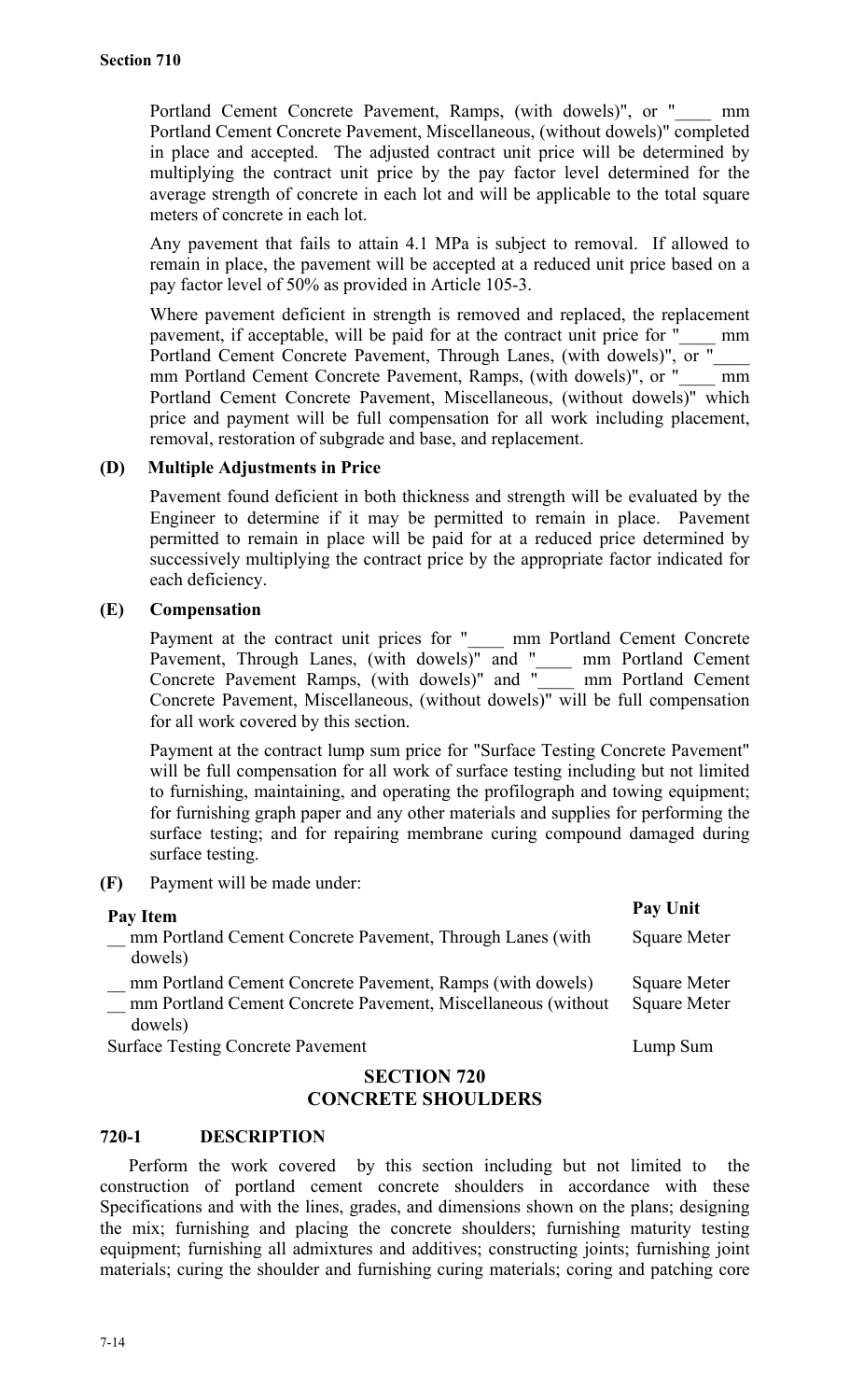holes; taking actions to prevent or repair cracking; and removing and replacing unsatisfactory shoulder.

# **720-2 MATERIALS**

Refer to Division 10.

| <b>Item</b>                     | <b>Section</b> |
|---------------------------------|----------------|
| <b>Portland Cement Concrete</b> | 1000           |
| Curing Agents                   | 1026           |
| Joint Filler                    | 1028-1         |
| Low Modulus Silicone Sealant    | 1028-4         |
| Water                           | 1024-4         |
| Dowels and Tie Bars             | $1070 - 6$     |

#### **720-3 COMPOSITION OF CONCRETE**

Design the concrete mix in accordance with Section 1000.

## **720-4 ACCEPTANCE OF CONCRETE**

Concrete shoulders will be tested for acceptance with respect to flexural strength and thickness on a lot by lot basis. A lot is defined in Article 710-4.

#### **720-5 EQUIPMENT**

Use equipment in the production and placement of the concrete shoulders in accordance with Section 700 and Section 1000.

# **720-6 CONSTRUCTION METHODS**

Place the concrete shoulders only in the presence of an authorized representative of the Engineer. Construct concrete shoulders in accordance with Section 700.

Place the full width of the shoulder in a single operation.

# **720-7 FINISHING**

Finish the shoulder surface with approved equipment. Hand finishing will be permitted when the use of mechanical finishing equipment is impractical.

Perform the final finishing of the shoulder surface by burlap dragging or brooming, or other acceptable methods that will produce a similar surface texture acceptable to the Engineer.

#### **720-8 JOINTS**

Construct and seal all joints in accordance with Article 700-11 and 700-12 except as provided in this article. Saw all joints in the concrete shoulder and seal with joint sealer as shown in the plans.

Dowels will not be required at the transverse joints in the concrete shoulder. Use tie bars between the concrete pavement and the concrete shoulder.

Match the transverse joints in the concrete shoulder with the transverse joints in the adjacent concrete pavement.

#### **720-9 THICKNESS TOLERANCES**

The thickness of the shoulder will be determined by measurement of cores tested in accordance with AASHTO T 148 as modified by the Department. Copies of the modified test procedures are available upon request from the Construction Unit.

A lot for thickness acceptance testing is defined in Article 710-4.

Take one core from each lot at a random location as directed. Core each location in the presence of the Engineer. Take cores with a diameter of 101.6 mm and deliver them to the Engineer for measurement. When the required thickness for the shoulder varies, each core will be measured and compared to the required thickness for the shoulder at the location of the core. The deviation of the measured core thickness from the required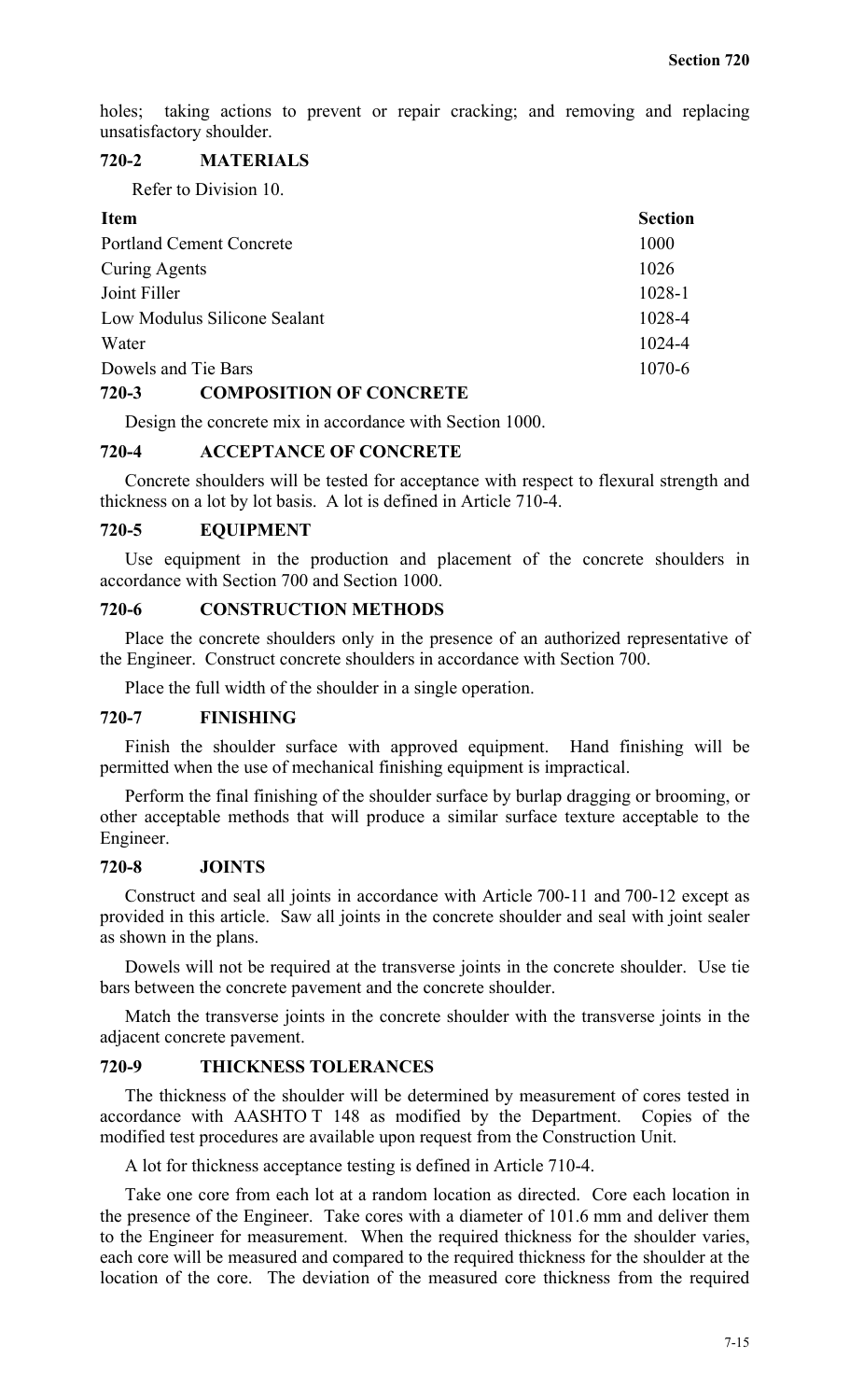thickness will be recorded as a plus or minus value for each core. Thickness tolerances in Article 710-9 apply for concrete shoulders.

# **720-10 MEASUREMENT AND PAYMENT**

# **(A) General**

*Concrete Shoulders Adjacent to \_\_mm Pavement* will be measured and paid for as the actual number of square meters of shoulders that have been completed and accepted. In measuring this quantity, the width of the shoulders will be as called for on the plans or as directed by the Engineer. The length will be the actual length constructed, measured along the surface of the shoulders at the centerline of each shoulder.

# **(B) Shoulder Deficient in Thickness**

Pay factors are determined in accordance with Subarticle 710-11(B). When the shoulder is deficient in thickness by more than 25.4 mm, the Engineer will determine if the shoulder can be left in place or be removed and replaced. Where the Engineer determines the shoulder can be left in place, the shoulder will be accepted at a reduced unit price not to exceed 50% as provided in Article 105-3.

# **(C) Concrete Shoulder Varying In Flexural Strength**

Concrete shoulders shall meet the strength requirements of Subarticle 710-11(C).

The quantities of concrete shoulder that fail to meet 4.5 MPa, measured as provided in Article 710-10, will be paid for at an adjusted unit price per square meter, completed in place and accepted. The adjusted contract unit price will be determined by multiplying the contract unit price by the pay factor level determined for the average strength of concrete in each lot and will be applicable to the total square meters of concrete in each lot.

Where concrete shoulder deficient in strength is removed and replaced, the replacement pavement, if acceptable, will be paid for at the contract unit price for Concrete Shoulders Adjacent to \_\_\_\_ mm Pavement, which price and payment will be full compensation for all work of placement, removal, and replacement.

# **(D) Multiple Adjustments in Price**

Concrete shoulder found deficient in both thickness and strength will be evaluated by the Engineer to determine if it may be permitted to remain in place. Concrete shoulder permitted to remain in place will be paid for at a reduced price determined by successively multiplying the contract price by the appropriate factor indicated for each deficiency.

# **(E) Pay Items**

Payment will be made under:

# Pay Item Pay Unit

Concrete Shoulders Adjacent to \_\_ mm Pavement Square Meter

# **SECTION 725 FIELD LABORATORY FOR PORTLAND CEMENT CONCRETE PAVEMENT**

# **725-1 DESCRIPTION**

Perform the work covered by this section including but not limited to providing and maintaining the building or trailer and the curing shelter for the exclusive use of the Engineer at concrete plants producing portland cement concrete for use in pavement to be constructed on the project; furnishing water, heat, electricity, and other utility services; and any other equipment that may be necessary.